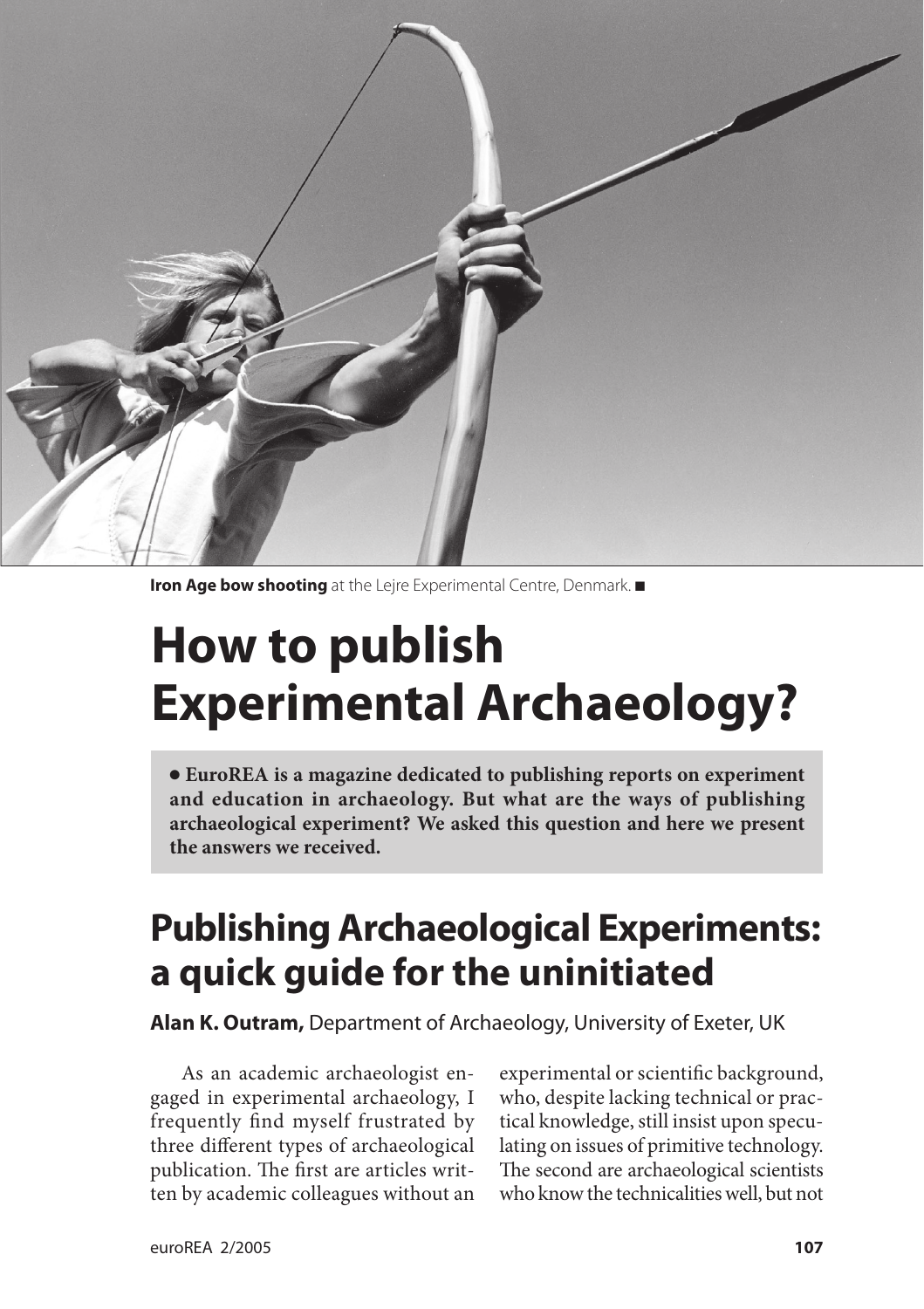necessarily the practicalities, and tend to come to some archaeologically naïve interpretations. The third group are those who are involved in experimental work, reconstructions and primitive technology and have a vast practical working knowledge that could be a great value to archaeologists and scientists. However, they often do not publish much of their work and when they do it is not always in form appreciated by the other groups. I generalise, of course, as there are certainly some people with all-round ability and others who form mutually beneficial collaborations. However, I think most would recognise some of the problems I have outlined.

*EuroREA* and, in America, *The Bulletin of Primitive Technology* provide good forums for people to publish their experimental work. This short article provides some basic guidelines for those who are not so familiar with academic publishing. My aim is to encourage people to publish their work in a way that will be useful to the widest possible audience within the field of archaeology.

A standard experimental write-up in a scientific academic journal will usually have the following sections:

- Introduction and Aims,
- Materials and Methods,
- Results,
- Discussion and Conclusions.

They may not use those words in all cases, but all those sections are likely to be there. The introduction and aims will contain the background to the experiment and what will be achieved by carrying it out. A hard-line scientific paper will express the aims in terms of a very specific hypothesis that will be tested. Having read many experimental archaeology reports, I have found that it is the aims and rationale of the experiment that are frequently missing. It is often not clear why a given experiment was conducted and, as a result, it is rarely clear what we have learnt from it. The aims need not be expressed as a hypothesis, but the experiment and its publication will be far more useful and rewarding if carried out with some aim in mind. In many cases aims are missing from a report because the experimenter was really just trying something out they had not tried before, just to see what happened. Even so, one can still frame some questions about the process that will make it so much more worthwhile.

Setting clear aims will help produce a clear methodology. If one identifies questions, such as how long, hot or fast something will be, then that will lead to obvious need to record those variables. Within the materials and methods section, experimental accounts often lose their value because they are not specific enough. Scientists like to be able to repeat experiments. In fact, part of the scientific definition of an experiment is repeatability. Reports need to say how and where things were measured and what they were measured with. This may well require you to produce diagrams or take photographs to show how the equipment was set up. One also needs to be detailed about the precise materials used.

The results should be clearly discussed and displayed. Tables and graphs may well convey your results better than simple description. When using diagrams, pictures, tables and graphs, remember to give them suitable captions so that people know what they show and to number them so that you can refer to them from the text when their contents are being discussed. One thing that tends to be missing from a scientific paper is any kind of reflection on the experience of carrying out the experiment. This can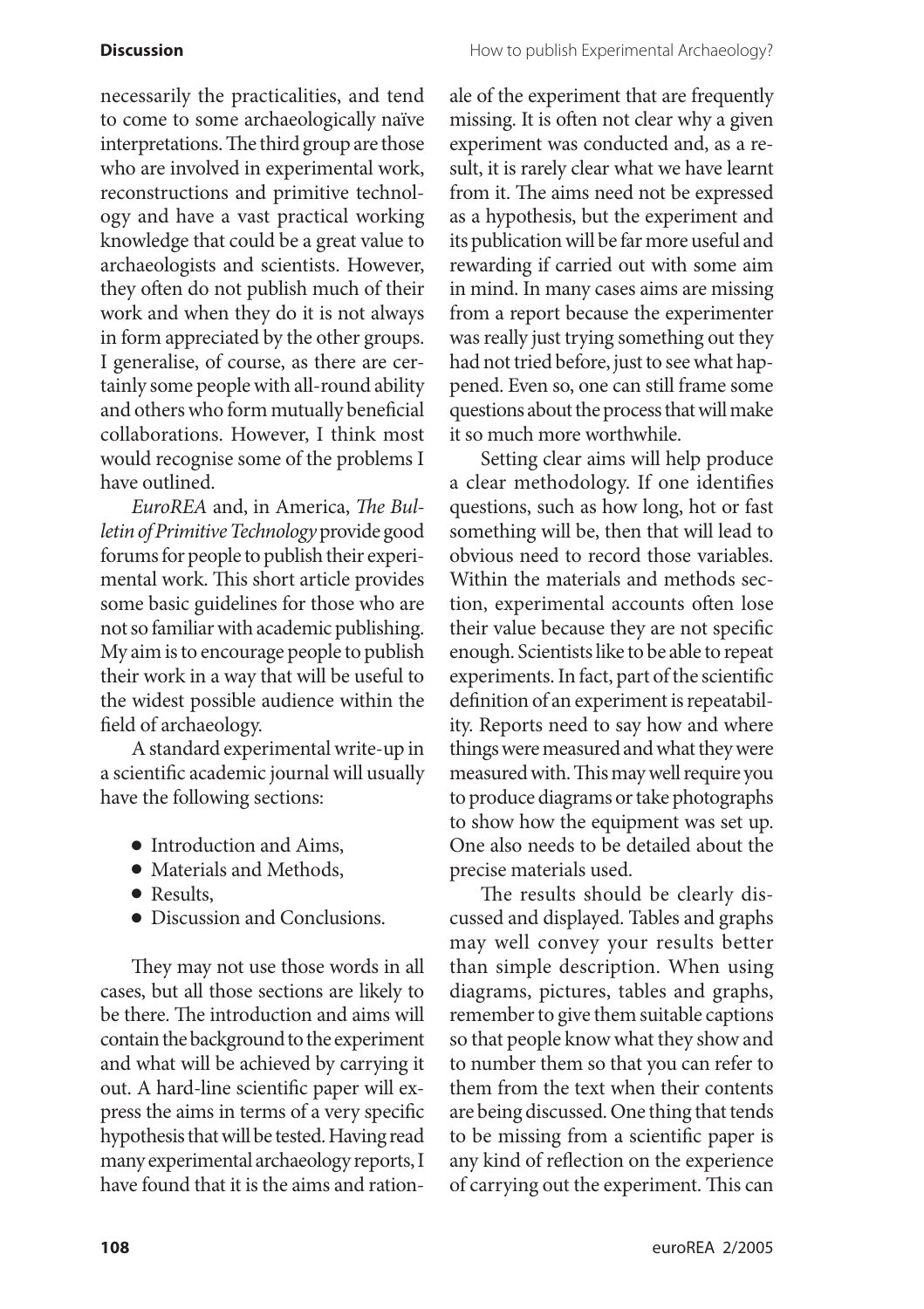be very important to experimental archaeology, however. Archaeologists will be very interested in the experiential side of experiments. After all, they do study the human condition. So discussion about the difficulty, awkwardness, ease, speed, conditions, smells, technique, skill level, danger etc. of a process are interesting, just as in the same way as ethnographic accounts are interesting. The discussion and conclusions should, of course, relate back to the original aims and you should clearly sum up what you have found. It is at this point that it might be useful to identify future work that would take the study further or reflect upon better ways to carry out the experiment.

Academic papers are almost always referenced throughout. They will not only have a bibliography at the end, but will have references throughout the text that relate to the items in the bibliography. Referencing is invaluable to academics. It allows researchers to identify exactly where somebody obtained their information from so that they can locate those sources if they want to find out further information. It also gives the work credibility, by building upon the work of others. The most common system used in archaeological publications is the Harvard Referencing System. If anybody wants to find out about it, there are many guides available on the World Wide Web.

# **Checklist:**

- Provide background information on the experiment and why it is interesting.
- Provide clear aims for the experiment.
- Be detailed in describing how the experiment was conducted, including recording methods and details of the materials used.
- Provide enough information to allow somebody to repeat what you have done.
- Use diagrams and photographs where necessary to explain aspects of the method that are not easily described in words.
- Use tables and graphs where appropriate to display results
- Make sure all figures have adequate captions and labels and number them so that you can easily refer to them from the text.
- Unlike a standard scientific report, feel free to reflect upon the experience of carrying out the experiment.
- Relate conclusions to the original aims
- Perhaps suggest the direction of future work
- Reference your work if at all possible, using the Harvard System.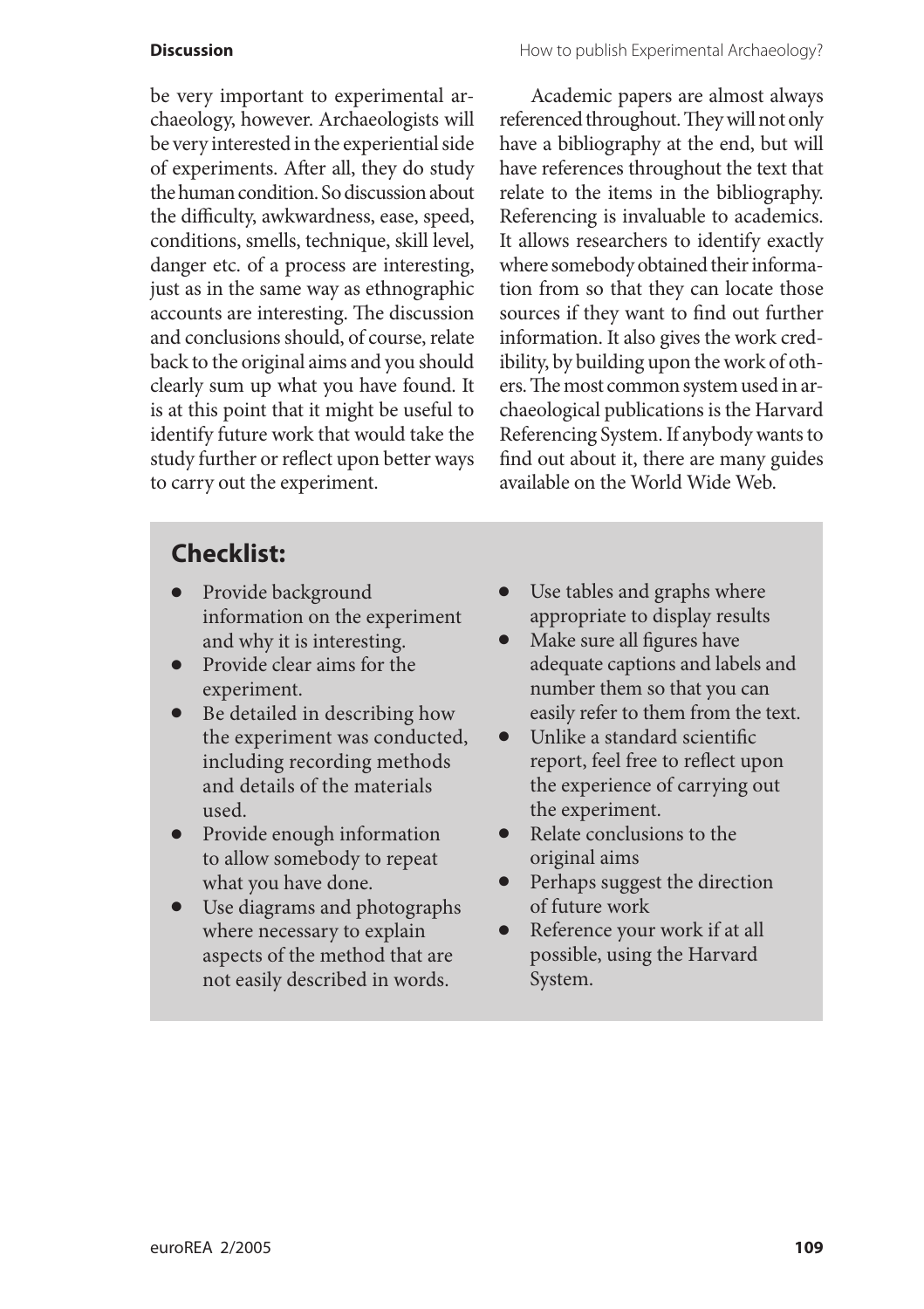# **For the Reader's Sake: Publishing Experimental Archaeology**

**James R. Mathieu,** University of Pennsylvania Museum of Archaeology and Anthropology, United States

Archaeological experiments should be presented as concisely as possible, with a clear explanation of the reason (or justification) for the experiment and the significance (and limitations) of the results. The publishing of archaeological experiments should always involve five things.

**First**, one must clearly state the reason for doing an experiment. What will be learned or achieved? Why is this important? Too often the purpose of an experiment is assumed to be self-evident.

**Second**, there should be a discussion (or at the very least a good bibliography) of similar experiments. What other experiments have been undertaken? What problems did they face? What results did they achieve? Why is this new experiment different and/or necessary? Too often the reader is left with the impression that the experimenters should have read more widely, learned from mistakes made by others, and built upon previous work rather than repeating it.

**Third**, there must be a clear description of the different aspects of the experiment. Which materials were used? Which procedures were followed? How and why did these vary from trial to trial? This is best presented in a clear outline format, with as few words as possible. Too often this (boring) section becomes the bulk of the publication, forcing the reader to search for insights and conclusions within a rambling narrative that lacks focus.

**Fourth**, the experimental results, data, and details should appear in the text only in summarized form—in tables, graphs, and/or other illustrations. The full set of results should be saved for an appendix at the end of the publication or, ideally, as a digital file (e.g. database) on an accompanying CD or hosted on an accessible website. This allows the reader to focus on the "processed" data and assess the experiment, while making the base data easily available for re-processing if desired. This section of the text will often present the specific observations and interpretations made by the experimenters on different aspects of their work, laying the groundwork for any larger interpretations.

**Finally**, the experimenters must summarize the main objectives of the experiment, assess the results in light of these objectives (indicating successes and failures), and present the reader with any overall conclusions. A discussion of further implications and suggestions for future research (including, but not limited to further experimentation) should be encouraged.

Publishing archaeological experiments in this way helps the experimenter and the reader. The experimenter is forced to consider and explain their purpose in doing an experiment. Is the purpose to make a replica? To demonstrate or test a procedure? To explore certain possibilities and further our understanding of the past? The experimenter then summarizes their procedures and results in such a way that they are forced to get to the heart of the matter, clearing away the potentially distracting detail. The reader is thus rewarded with a clearer understanding of the purpose, procedures, results, and limitations of the work, and can assess the overall value of the experiment.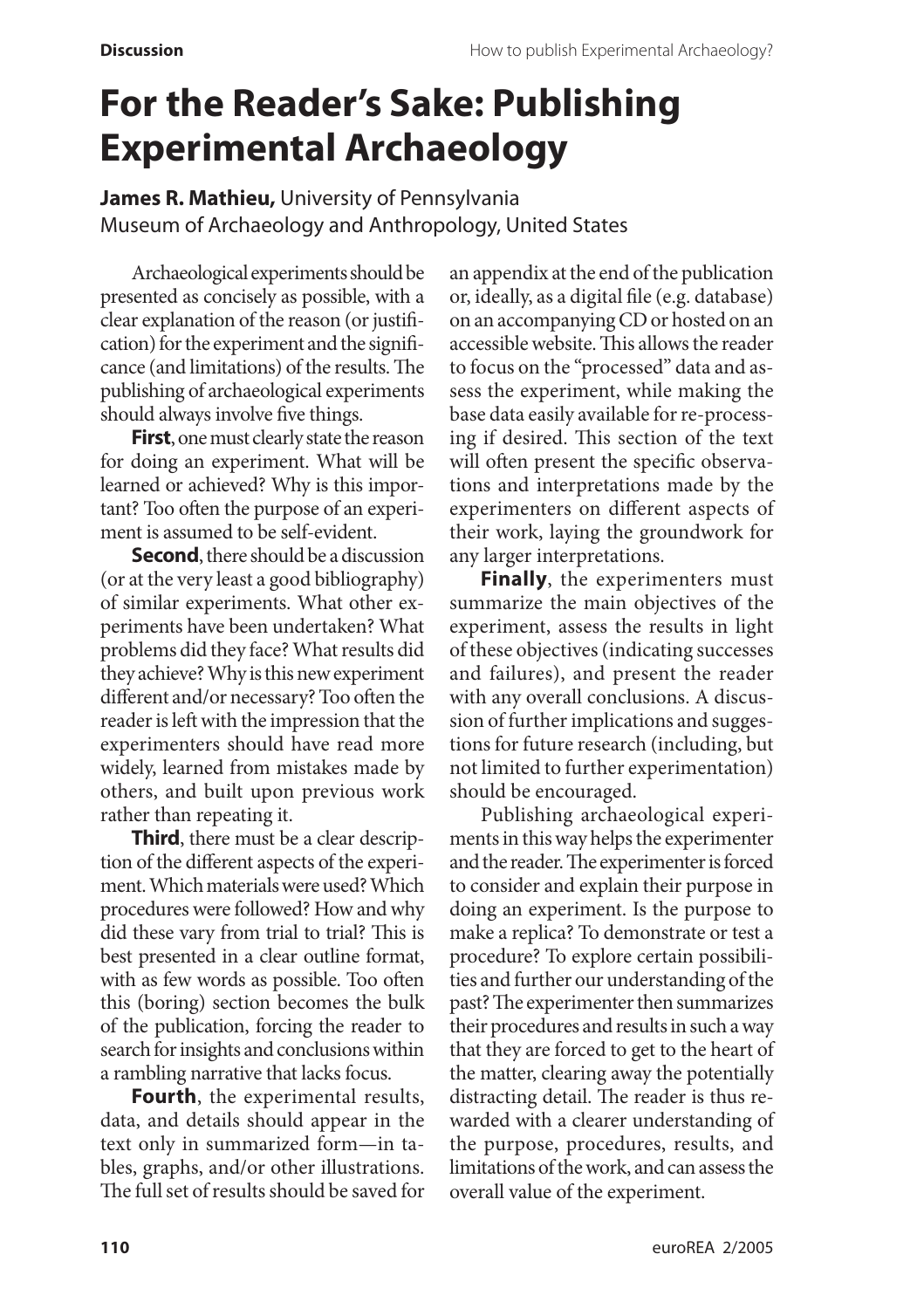# **Remarks to the publication of archaeological experiments**

**Martin Schmidt** Niedersächsisches Landesmuseum Hanover, Germany \*

Archaeological experiments are published in a large variety of ways. To me, it seems that most of these are experience focused rather than result oriented messages, or rather essays (see as well *Kelterborn 2001, 1987 and this volume*). Often, older experiments are not observed or are hardly known and apparently little read.

Lots of information is left out, either deliberately or not. The publication of an archaeological experiment should – just as with an excavation report – be understandable and replicable to outsiders. If no more can be understood from a publication than that someone has done this or that, it is useless and superfluous. All in all, I would prefer a tight, pragmatic and precise way of writing. Epic descriptions distract rather than that help making things clear.

It will nevertheless be impossible to publish an ideal publication. But this should not stop us spending effort on a report.

Apart from that, it would be desirable if in every country at least one single (open air) museum or university institute would be appointed to collect the publications centrally so that they can be made available to as many users as possible.

How experiments should be executed has often been described (for example *Kelterborn 1987, and this volume; Schmidt 1993*). From this, I think, the following important points of departure for the publication of an experiment can be made:

- What is it about? Is this about a real experiment or a preliminary test? Or is it a repeated experiment? Or a presentation / show or did you actually simply want to try something out without higher pretensions?
- A clear description of the archaeological starting point and its environment.
- Hence, what does the hypothesis look like? What do I want to learn from the experiment?
- Which relevant experiments and which ethnographic observations were already made on this subject? What separates the new experiment from the old ones?
- Exact description of the executed experiment
- Unrelenting mentioning of problems and possible mistakes: this point is extremely important for a valuation by outsiders. Were there any technical problems, was technical equipment missing? Were the materials and tools, the environment fit? Did the persons involved have enough knowledge and experience?
- Reflection: was the experiment – looking back at the hypothesis – right? When repeating, what should or could be done better or different? How could or should follow up experiments be designed? Partly this is about technical questions, but as well about the production of new hypotheses.

<sup>\*</sup> Translation Roeland Paardekooper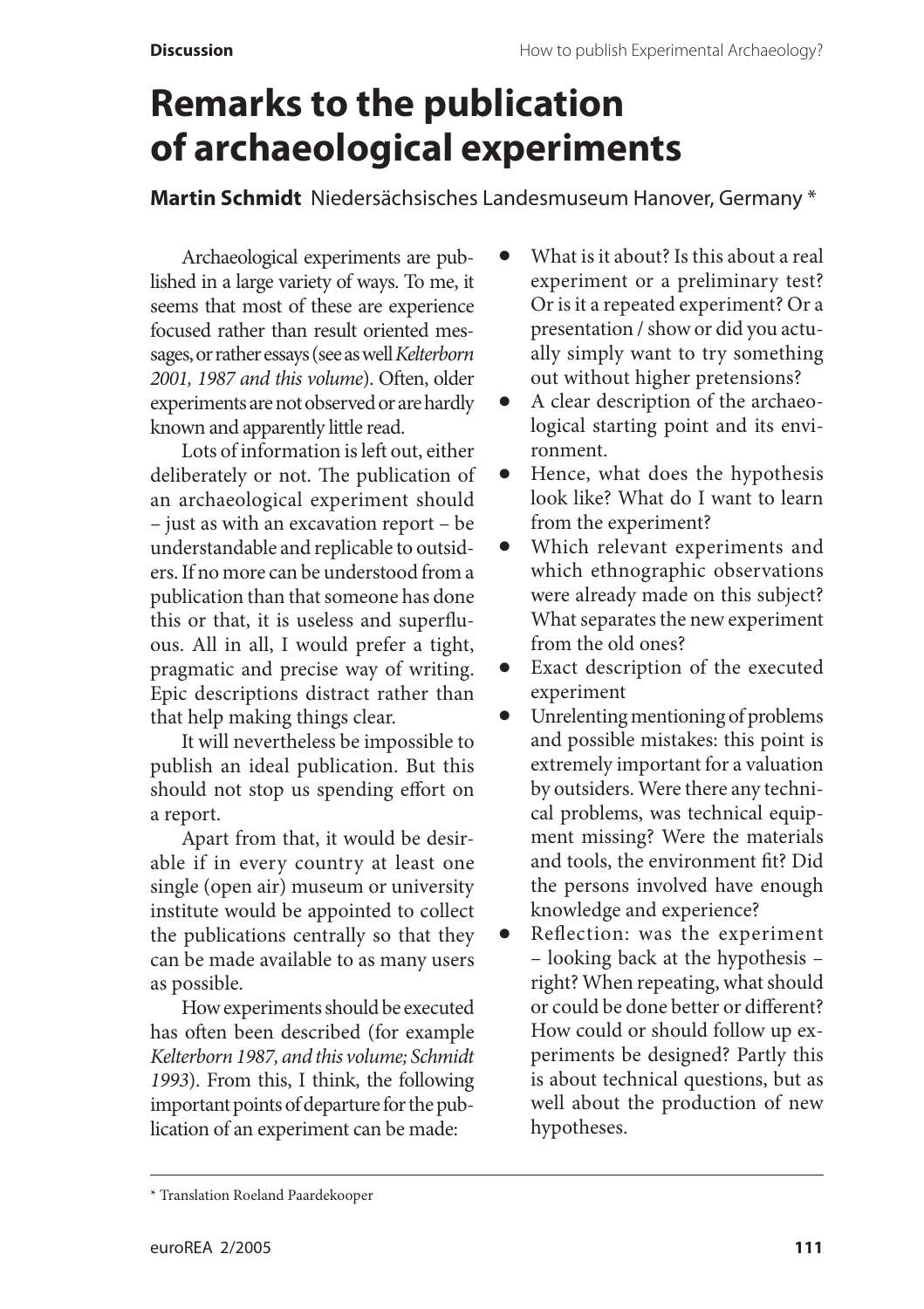- Extended list of literature. Often it appears, older experiments are hardly known. In this list, only those publications should be listed, which were actually used. Quoting without using publications only leads to confusion for the reader of the report.
- Sufficient attachments with images, tables et cetera. In general, many technical parameters and observations can be better and more clearly presented in a table instead of hiding them in endless descriptions. As space in publications is limited, images and graphs should give information. Images with craftspeople at a camp fire or a graph with a lonely find on a map of Europe are generally speaking superfluous.

## **Summary**

#### **Wie sollte Experimentelle Archäologie publiziert werden?**

Archäologische Experimente sollten so prägnant und genau wie möglich veröffentlicht werden. Eine standardisierte Publikation eines Experimentes sollte die folgenden Gliederungspunkte aufweisen: Einleitung und Ziele, Materialien und Methoden, Resultate, Diskussion und Ergebnisse. Eine klare Erläuterung der Begründung des Experimentes ist erforderlich. Das Festsetzen klarer Ziele hilft auch bei der Erarbeitung einer klaren Methodik. Die Publikation sollte einen Diskussionsteil über andere, ähnliche Experimente enthalten, so dass der Leser nicht mit dem Eindruck hinterlassen wird, dass die Autoren nicht umfassend die Literatur studiert hätten, nicht von den Fehlern anderer gelernt hätten oder nicht auf vorhergehenden Arbeiten basieren bzw. deren Ergebnisse nur wiederholen würden. Die Veröffentlichung sollte leicht verständlich und durch Außenstehende wiederholbar sein, d. h. dass z. B. darzustellen ist, wie und wo die Beobachtungen festgehalten und womit sie durchgeführt wurden. Die gewonnenen Daten sollten in Tabellen, Graphiken und anderen Arten von Illustrationen aufgeführt werden, um dem Leser eine eigene kritische Bewertung des Experiments zu ermöglichen. Der Diskussions- und der Ergebnisteil sollten sich auf die ursprünglichen Ziele beziehen.

- Depositing further data, images et cetera on the Internet, either in an open or a closed off area and / or physical in an archive.
- Address, phone, e-mail of the people involved to enable direct communication.

# **Bibliography**

- *Kelterborn, Peter, 1987:* Principles of Experimental Research in Archaeology. In Bulletin of Expe rimental Archaeology, No 8, pp 11-12. Department of Adult Education, University of Southampton.
- *Kelterborn, Peter, 2001:* Die wissenschaftlichen Experimente in der experimentellen Archäologie. In Zeitschrift für schweizerische Archäologie und Kunstgeschichte, Band 58, Heft 1/01, pp 21-24.
- *Schmidt, Martin 1993:* Entwicklung und Status quo der Experimentellen Archäologie, in: Das Altertum 39, pp 9-22

#### **Publier les expérimentations en archéologie**

C'est ďune façon claire et concise qu'il faut publier les expérimentations en archéologie. Une publication standard devrait impliquer les parties suivantes: introduction et objectifs, matériaux et méthodes, résultats, discussion et conclusion. On devrait mettre en évidence les raisons qui justifient la réalisation ďune telle expérience. La fixation des objectifs clairs permet ďélaborer une méthodologie claire. La publication devrait impliquer une discussion sur des expérimentations pareilles pour que le lecteur ne souffre de ľimpression que ľexpérimentateur devrait étudier davantage, tirer une leçon des erreurs des autres et renouer avec les travaux accomplis, pas redécouvrir. La publication devrait être facile à comprendre et encore rendre possible la répétition de ľexpérimentation aux autres ce qui impose, par exemple, ďindiquer comment, où et avec quoi on a pris les données numériques. Les résultats devraient être présentés sous formes des tableaux, des graphiques et ďautres figurations pour faciliter ľappréciation de ľexpérimentation au lecteur. La discussion et la conclusion devraient avoir rapport aux objectifs de début.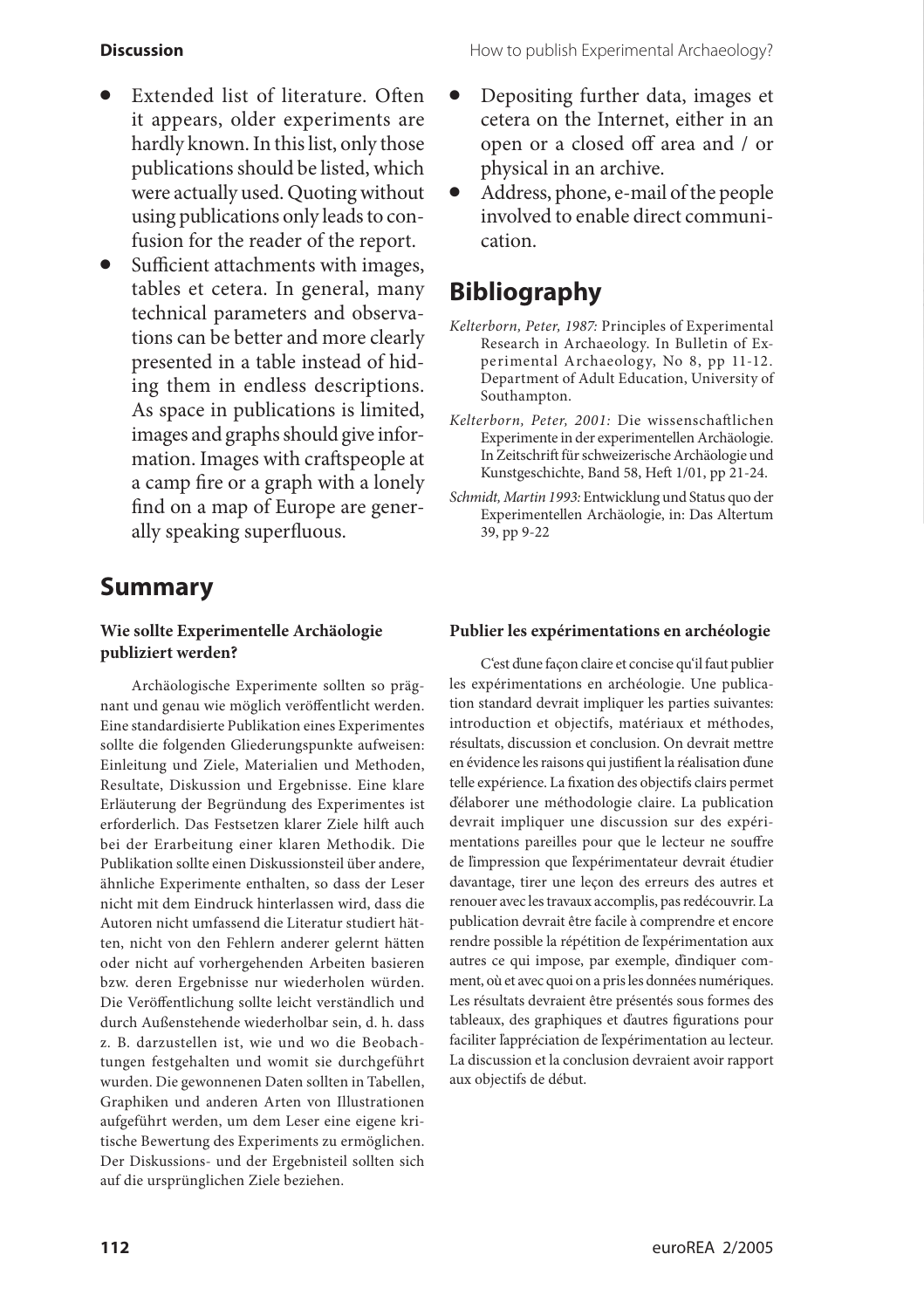

**Experimental firing of pottery** with measurment the development of temperatures.

# **Presentation of Archaeology and Archaeological Experiment**

**Radomír Tichý,** Society for Experimental Archaeology, Czech Republic\*

 **This article discusses the relationship between presentation of archaeology and archaeological experiment in open-air museums.**

Presentation of the results of archaeological research represents a wide range of activities. Among these are the already classical popular archaeological books and magazines, history textbooks, TV educational programmes, history lessons at schools or universities, museum exhibitions, conferences on reconstruction or education and opening archaeological sites to the public. The modern or fashionable is represented, for example, by presentation on internet or open-air museums/ archaeoparks. I personally hope that

books and magazines will keep their place among the above mentioned activities, also that teaching and museum exhibitions will survive modernization and that virtual or electronic form will not completely edge out the others. On one hand the position of virtual reconstructions is irreplaceable because of its ability of depicting far-off realities, multitudes of variants and the speed of reaction to new information. On the other hand it reduces the possibilities of a sensual experience and its two-dimensionality separates people from the

<sup>\*</sup> Translation J. Kateřina Dvořáková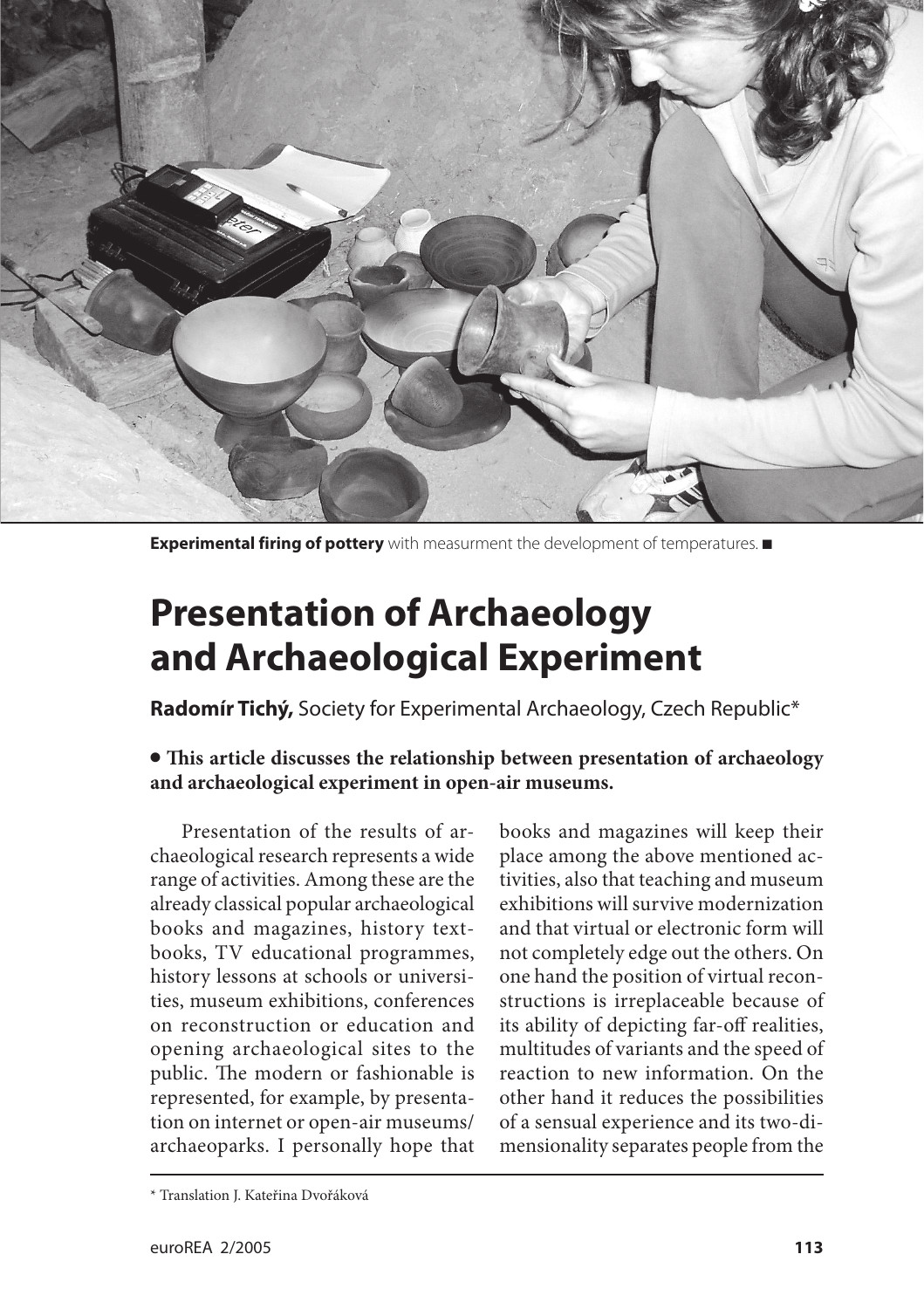actuality. Therefore a welcome possibility is a so called **'touch prehistory',** meaning a visit to a 'real' prehistoric world, where the visitor is surrounded by structures and artefacts made at a 1:1 scale from authentic materials. The presence of a 'human factor', we can call them instructors, whether an archaeologist or informed teacher is also of importance.

In this paper I will attempt to consider the significance and problems of open-air museums. These museums attract several times more visitors from the ranks of the lay public than classical museum exhibitions, but they have their own problems. One of the fundamental ones is the definition of the terms **'presentation of archaeology'** and **'archaeological experiment'**. With presentations we usually mean reconstructions in the sense of our idea of the past, while experiment should be an objective scientific method. Their relations are more complex and we can outline it with the help of further terms, such as experimental archaeology, experience, time, physical performance and dexterity, building reconstruction, documentation and publication of experiments or conditions of archaeological experiment. In the next part of this paper I would like to comment on them.

**1.**The activities, which most correspond to the strict definition of experimental archaeology are s**cientifically structured experiments**, for example firing pottery in reconstructions of various types of kilns, experiments with glass melting, bronze casting or iron smelting. Their common denominator is the high number of measured variables (temperature, time, humidity, hardness and so on) and the impression of a separation of the experimenter from the development of the experiment. According to some any activity, which lacks this underlying scientific character is not an experiment. But such a limit dramatically decreases the range of the activities available to study through experiment. The remaining activities are transferred from the category of 'archaeological experiment' to the category of **'archaeological reconstruction'**. The definition of a reliable experiment is not fully clear, for example Czech historian Dušan Třeštík says that *"today even natural scientist do not doubt that the observer is a part of the object of his observation".* A practical (non compromised) solution can be seen in the defining of a social science experiment. It demands the formulation of a hypothesis to be tested by the experiment. The process is described by fundamental parameters which are necessary to allow for its repetition. In addition the difference between the starting and final stages has to be well documented.

In practise experimental archaeology covers a wide range of activities. One of them is so called 'living prehistory', the leisure activity of laymen, who often carry it out to the limits of perfection from a presentation point of view. The critics sometimes describe such activities as only the gaining of experience and make the 'real' experiments dependent on the existence of laboratory conditions without the influence of the human factor. 'Experience archaeology'*(1)* has become an opposite pole to specialist experiments.

*<sup>(1)</sup>* Experience archaeology is a term introduced into Czech archaeology by Zdeněk Smetánka to describe reconstructive archaeological activities which do not fulfil the criteria of natural scientific experiment. It overlaps with experimental archaeology in the cases of experiment demonstrations and a preparation of experiments and causes controversy.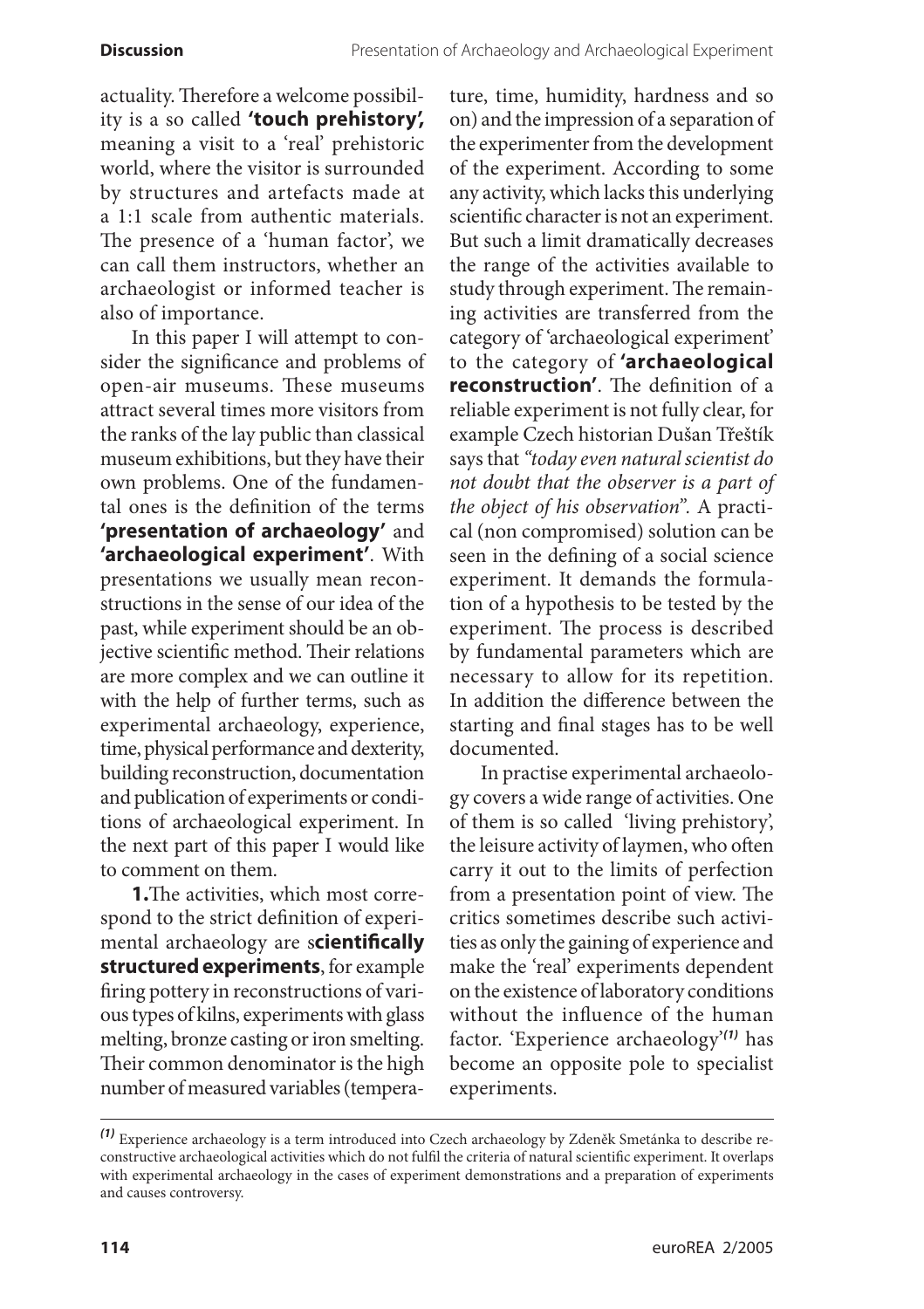**2.** Another problem is the **position of experience** in archaeological experiment. Let's discuss this with several examples. The first example: Any visitor to an archaeopark on meeting for the first time with an unknown material or artefact can set up for themselves a simple experiment. It is not possible to deny that this is an 'experiment'. But what about their experience, or rather inexperience? This fundamentally influences the nature and results of the experiment. Another example is an instructor at an open-air museum, who shapes from clay a vessel in the form of known pottery shape of some archaeological culture in front of a visitor. The difference between the instructor and the visitor is evident. The latter is described as 'experience' archaeology. Where is the border between 'experiment' and 'experience'?

The third example: A number of commonly accepted notions of the function or nature of archaeological artefacts was gained at the beginnings of experimental archaeology. At that time though it lacked exactly measured variables. Despite this the information gained has become a part of history text-books. For example the fact that the making of a polished axe was not started by a grandfather and finished by a grandson, as was thought originally, or that these tools were not used for ploughing but working wood. This was shown by a simple experiment but without measured variables. Was it considered an experiment then but not any more?

A reasonable compromise therefore is an admission that the situation is more complex than mere opposition of a laboratory scientific experiment to human experience, or admission that experience is one of the integral variables of archaeological experiment. From this point of view the visitor's experiment is on the level of a school laboratory test and the instructor is here in the role of a teacher carrying out a demonstration. In certain areas experience with immeasurable variables can gain reliable information, as long as it verifies a theory. I cannot think about any other term than **'experimental archaeology concerning immeasurable variables'**.

**3. Time**, necessary for the activity, **physical performance**, necessary for the realization of a task, and **dexterity** in the manipulating the replicas or artefacts are important variables in characterising presentation and experiments. The majority of questions from the members of the public concern these variables. How far can experimental archaeology go? Do we know anything about the working times and physical performance of ancient people? The main problem is the experimenter – a modern person with different experiences, motivation, beliefs and physical condition. But we do not need to derive this from the person; we can derive it from the nature of the artefact. Current experience for example shows that some archaeologically documented and well known artefacts like axes or hoes limit physical performance by their weight and suitability to the given task. Prehistoric wooden hoes with their restricted possibilities of sharpening create bigger resistances to the soil than modern mattocks. It has to be used by somebody who can overcome these forces. The time necessary to reach the work target is, of course, an inaccurate data but is more suitable than a mere estimate. We can gain an interval expressing with certain probability the necessary time or physical performance, which gives us orientation values. For example an interval of data from an experienced experimenter in good condition to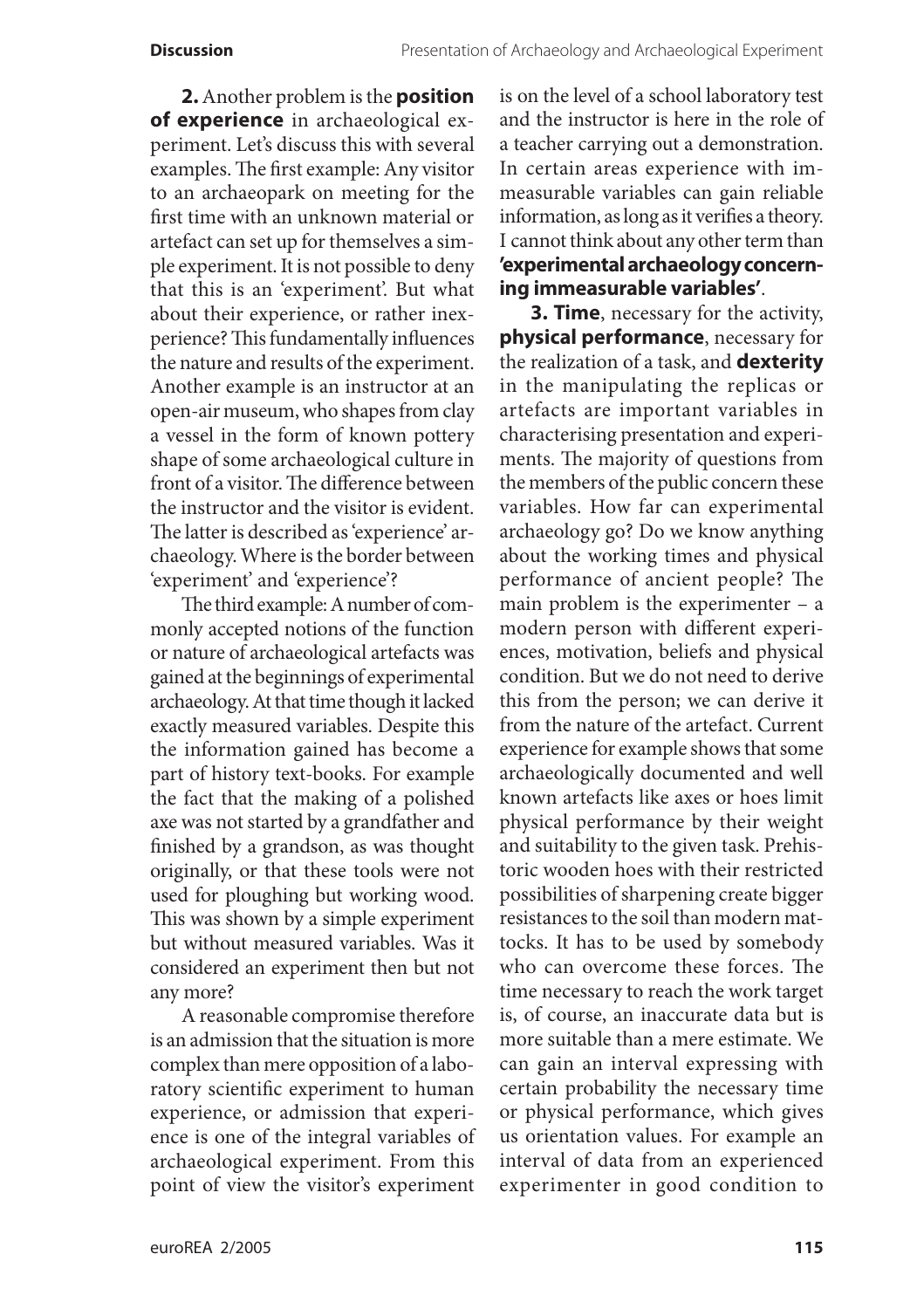an experienced experimenter in poor form. We cannot project into the past data gained by an inexperienced experimenter.

**4.** Another important range of pr oblems concerns the building of **reconstructions of archaeological structures**. Their major parts belong to a surface space which is not generally covered by archaeological excavations. It is possible and necessary to use lucky finds of construction elements of organic materials, finds of models and prehistoric depictions. Even then the number of unknown variables dramatically rises for even a simple experiment. The late Peter Reynolds from Butser Ancient Farm justly demanded the differentiating between the term reconstruction, rebuilding the original form, and construction, building one of the possible forms of a prehistoric surface building. In practise there are always several possibilities for hypothetical forms of prehistoric structures. Here, drawings and virtual reconstructions can play a vital role. The construction at 1:1 scale is for financial and organisational reasons realized only once. The advantage of virtual reconstruction is that it is possible to change the hypothesis according to increasing knowledge in the drawing/virtual form and at the same time we have an idea on the building demands of the chosen archaeological structure. This can concern a house, outbuilding, production device, fortification element etc.

**5.** Important part is played by **documentation and publication**. Documentation should record the gist of the basic formula of an experiment that means the difference between the starting and final stage while registering all the acting variables. While the difference between the starting and final stages is usually evident the single factors are

problematic. Sometimes the effort to approximate the experiment to the condition of a natural scientific laboratory experiment is excessive. Then there are measured insignificant variables. The practical problem is again the position of the experimenter who is engaged in the experiment and cannot attend the recording of the measurements, respectively the attempt to measure causes an unnatural progress of the activity.

Introducing the archaeological context of the experiment, which means the correlation of the experiment and archaeological material, should be an integral part of any publication. In ideal situations it might be possible to use a natural scientific analysis. Cautiously and in my opinion only as an illustration, ethnographic and ethological parallels can be used. They are mostly alien to the conditions of prehistoric Europe but they contain a level of experience typical for aboriginal unlike modern people. At the phase of the publishing itself there is a wide range of possibilities on how to improve the clear representations of the results. The fundamental role is played, as elsewhere in archaeology, by drawing and photographic documentation, charts, tables etc. Publication of results of any type of experiments is of a fundamental importance. As it has already been said elsewhere the difficulty of carrying out certain demanding experiments, caused in the past repetition of certain questions as if previous results had been forgotten. One of the possible explanations of this is the basis of experience which is difficult to transfer and thanks to this new generation of researchers commit the same errors and invalid ideas on the solution of certain problems of experimental archaeology as others in past did. The previous findings have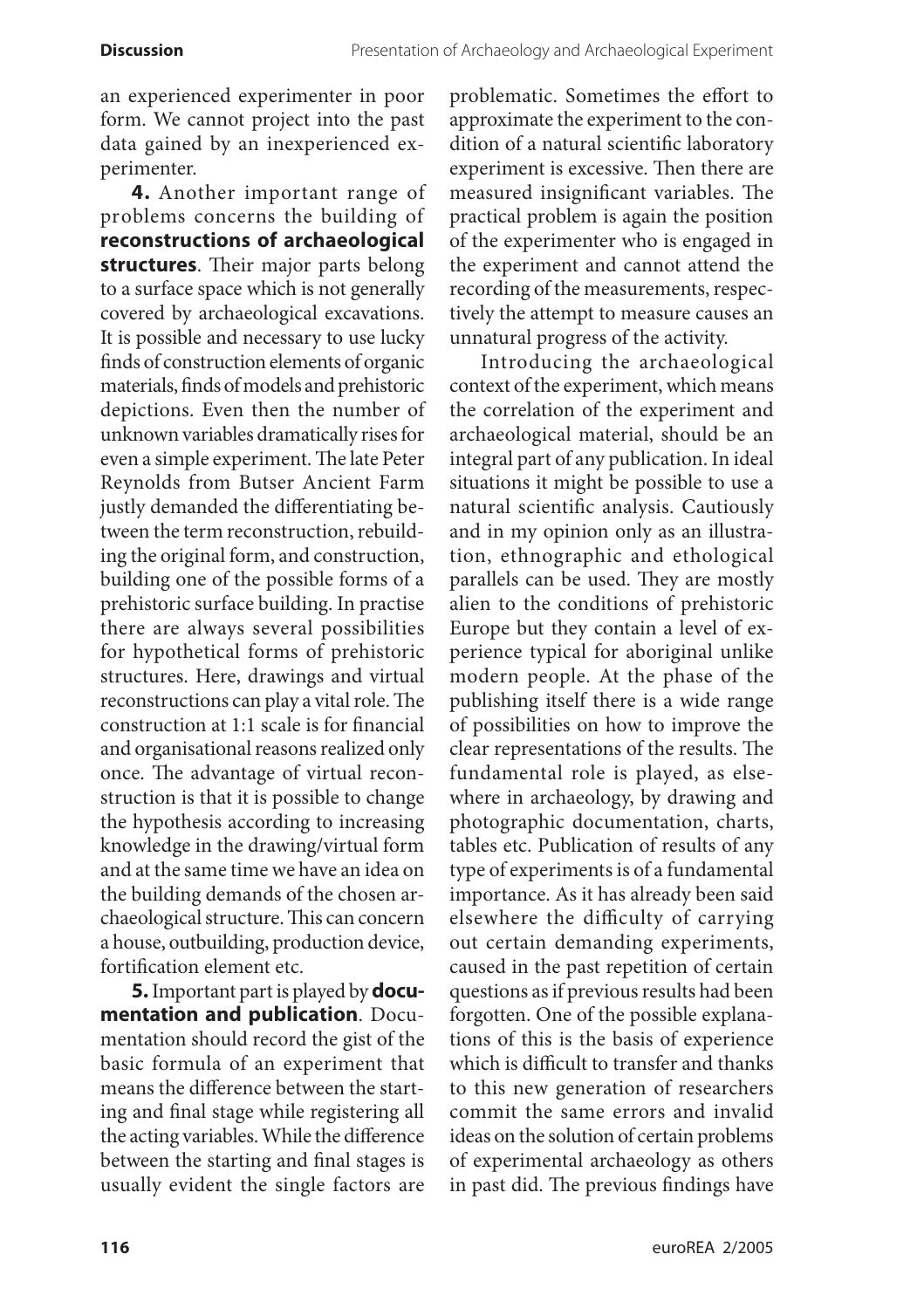been either insufficiently published for their needs, inaccessible, or scattered. The publication of results and their natural surpassing but also recognition of classical results achieved earlier is the main asset of learning. Personally I believe it is possible to recognize good and sustainable results from those, which are bad and easily discarded.

**6.** The securing of **conditions of archaeological experiment** is complicated. For example there are experiments which do not allow for everyday reality to follow some basic conditions of an experiment, as repeatability. That concerns, for example further experiments with replicas of ancient vessels where new experiments are prevented by, for example a change in political situation or changes in environmental conditions. The problems with the controlling of an experiment have been outlined in the previous paragraph. On the other hand without following certain conditions an experiment or reconstruction looses sense even for presentation. Among those are nonobservance of authenticity of the cultural placement of an artefact or structure, used material, sizes and so on. We see it often in presentations, which are aimed only at creating a visual impression. Here I would like to put forward my belief that in the recognition of a useful experiment we are not helped by a control of the presence of several principles, rather the relation between expectancy and fulfilment of ideas of target groups. Many experiments will be for a technologist of a certain discipline for their interest, archaeologists appreciate contact with original material, a laymen are interested in everyday life in the past and follow possibilities of tools, time or energy demands, and general consumer outstanding performances with a possibility of danger or at least actions. It is at this point that the contact with archaeology finishes and living prehistory becomes only inspired by archaeology, more a theatre performance or artistic representation. The possibility that even these can bring new knowledge only complicates the situation.

In the conclusion I would like to, for reasons of clarity, introduce the position of experiments of various degrees as used by open-air museums:

# **1. Experiment**

Open-air museums are suitable forums for the presentation of the results of archaeological research to the public. Their programmes should be based on the possibilities of archaeology. It is an introduction to past life, functions of artefacts and structures and the presentation of technologies. Archaeological experiments should be present in the programme. The fundamental principle is that the scientific can be also presentable. In a version, which is more difficult to realize, they can be presented with the help of multimedia, presenting the recorded experiment or in presence of experienced experimenters. This can concern pottery firing, glass making, iron or copper smelting, bronze casting. The common features of these usually are large demands on time, the presence of physical measuring appliances and a seeming detachment of the experimenter from the process. It seems that the experimenter does not interfere, which is connected to the mentioned time demands rather than reality.

# **2. Experiments with unmeasured variables**

The experimenter in the case of activities, which are reduced to quality experience, is very visible. Through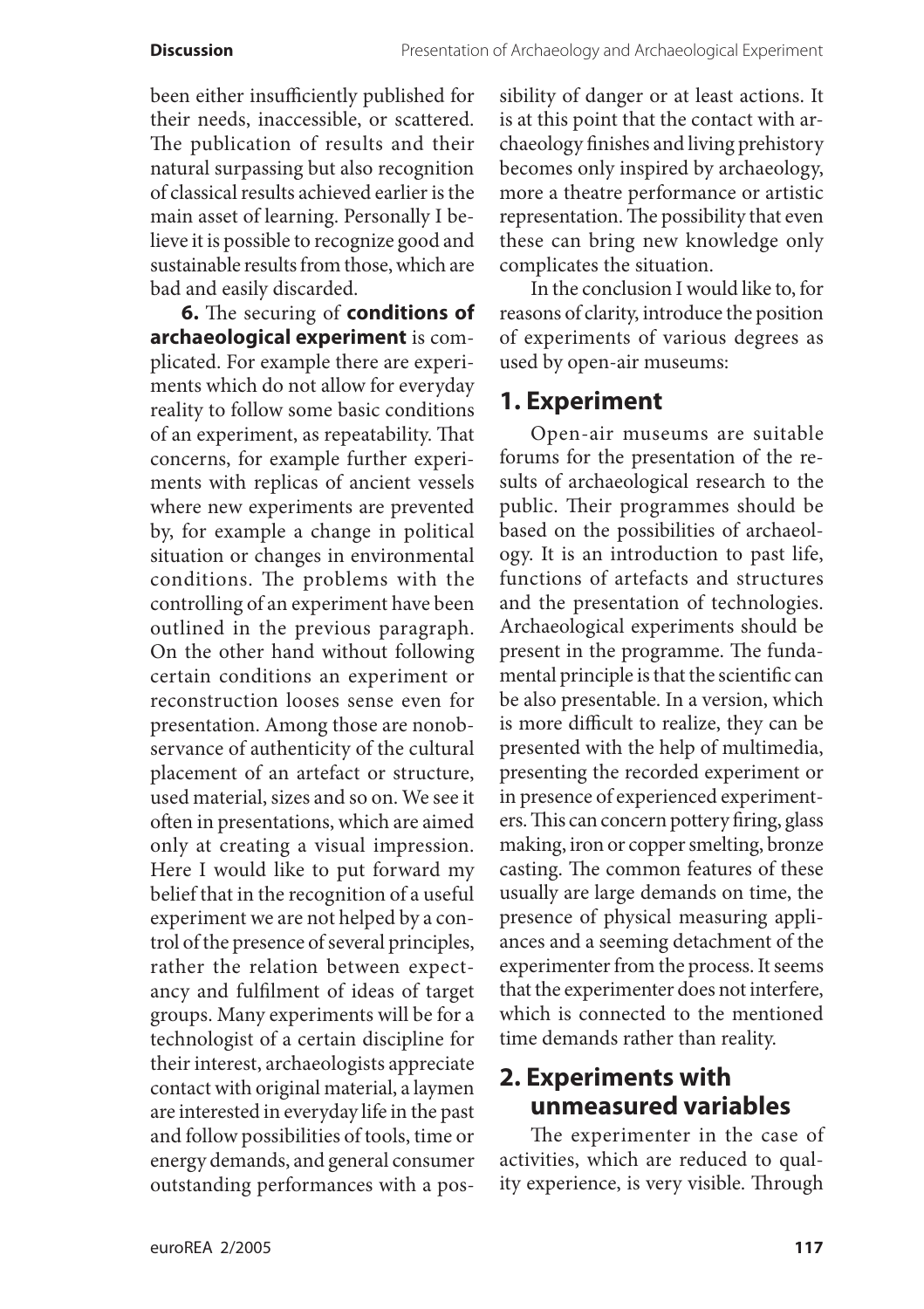it he/she justly entertains visitors and shares knowledge. We can describe it as an experiment with variables, which are difficult to measure or immeasurable. The perception of correctness is underscored by the use of the correct materials, production methods and authentic tools. Even simple measuring appliances (time, weight) are not present as the values are not measurable in practise and their presence seems to be either irrelevant or affected by the presence of a modern experimenter. Despite this the dexterity of the experimenter increases and does not exclude overcoming already determined values. This type of experiment usually also relates to activities which happen in short bursts and are interrupted by the modern rhythm of life. They can concern pottery making, bone and stone working, cooking and baking, smith craft, hoeing or working wood with tool replicas. These activities are probably related to the past reality although not always directly documented in archaeological material.

# **3. Experience**

When gaining experience the original technology or material is not always strictly followed. Despite this the result of such activities can correct all our ideas on a given problem. If the model is connected by at least part of its characteristics to the characteristics of the archaeological originals it can be an asset to learning. For example the recognition of the function of a door latch or the quality of fired roof tiles dating to Great Moravian period. If the activity is carried out by an inexperienced person who compares his/her results with the life long experience of a prehistoric craftsman then it is teaching. But if the instructor of an open-air museum is inexperienced then it is a fundamental fault.

# **4. Original archaeological finds**

These cannot be missing in the offering of open-air museums. Not to remind us of the museum shelves filled with dead artefacts but to make the authenticity of originals accessible to the visitors. This is also a reason why many open-air projects are part of the presentation of an important archaeological site or archaeology of a certain region. In these cases it is not about the experiment, nor even about experience of touching the past. Only about the visual impression. Maybe, we are used to perceive these fragmentary or damaged original artefacts as a faithful depiction of the past. Therefore ancient tools continue to surprise us with their small sizes, differing functions or the effectiveness of simple technologies. In spite of this many original artefacts have as yet not been successfully replicated.

# **Conclusions**

I have tried to ponder the problems of archaeological presentation and experiment. The simple conclusion is that the use of experiment for science and presentation is difficult to define. Although if it was unambiguous or easy it would have been done long time ago.

If I was to summarise it in one sentence, which is clearly difficult, then it is good if the presentation is related as closely as possible to a quality experiment within its wider definition: from controllable repeatable through to immeasurable and well managed craft. This of course means that the functioning of an open-air museum is a project with high demands on knowledge, physical condition, experience, organisation and in the end also finances. Therefore we need to improve the exchange of information.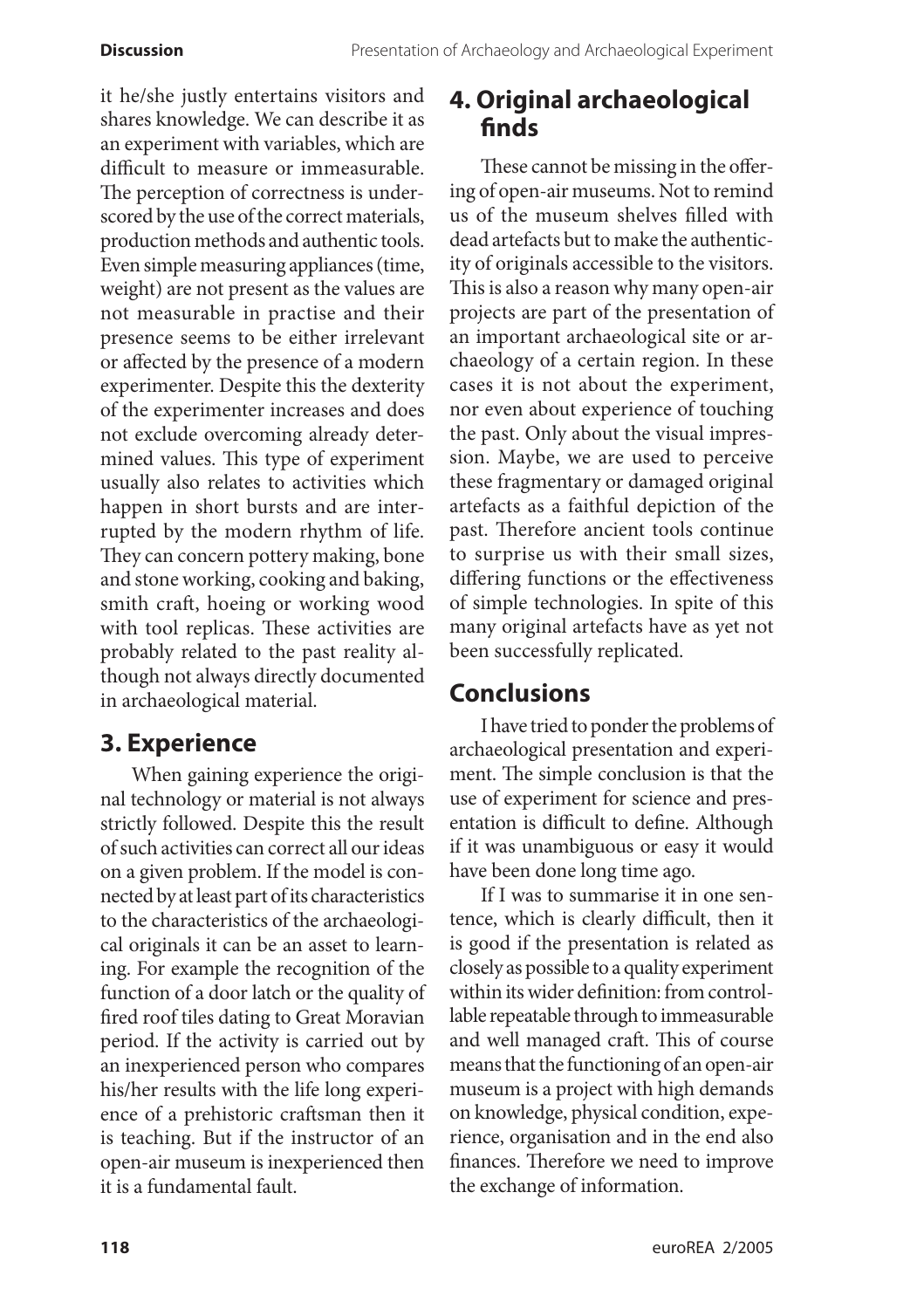## **Summary**

#### **Zur Darstellung von Archäologie und archäologischer Experimente**

Die Darstellungen der Resultate archäologischer Forschungen umfassen eine große Spannbreite unterschiedlichster Möglichkeiten und Aktivitäten. Eine der bedeutendsten Plattformen sind hier Freilichtmuseen, die wesentlich mehr Besucher anziehen als traditionelle Museumsausstellungen. Eines der wesentlichen Probleme von Freilichtmuseen ist es, eine ausgewogene Balance zwischen der "Darstellung von Archäologie" und dem "archäologischen Experiment" zu finden. "Darstellung" bedeutet hier zumeist Rekonstruktion im Sinne einer Idee bzw. Vorstellung von der Vergangenheit, während ein Experiment eine objektiv nachvollziehbare wissenschaftliche Methode sein sollte; in der Realität ist die Beziehung dieser beiden Punkte zueinander jedoch viel komplexer.

Vielfach wird die Meinung vertreten, dass jede Aktivität, die keinen wissenschaftlichen Charakter (im naturwissenschaftlichen Sinne) besitzt, kein Experiment sei. Solch eine Eingrenzung vermindert jedoch dramatisch die Spannbreite möglicher Aktivitäten, die durch Experimente untersucht werden könnten. Das Hauptproblem ist hierbei nämlich die Person selbst, welche das Experiment durchführt – es ist ein moderner Mensch mit anderen Erfahrungen, Motivationen, Vorstellungen und körperlichen Fähigkeiten als wie sie ein urgeschichtlicher Mensch besessen hat. Wichtige Variablen bei einem archäologischen Experiment sind die Zeit, die für eine Tätigkeit benötigt wird, die praktische Durchführung, die für die Realisierung einer Aufgabe notwendig ist, und die Geschicklichkeit bei der Herstellung der Repliken; die überwiegende Zahl von Fragen durch die interessierte Öffentlichkeit bezieht sich auf diese Punkte. Ein weiteres bedeutendes Problemfeld betrifft die Errichtung von Gebäuderekonstruktionen. Hier steigt die Zahl der unbekannten Variablen sogar bei einem einfachen Experiment extrem an.

Freilichtmuseen sind geeignete Foren für die Darstellung der Ergebnisse archäologischer Forschung und archäologische Experimente sollten hier zum Programmangebot dazu gehören. Das fundamentale Prinzip ist es hierbei, dass das Wissenschaftliche darstellbar sein kann und muss.

#### **Présentation de ľarchéologie et ľexpérimentation en archéologie**

La présentation des résultats issus des recherches archéologiques implique plusieurs activités. Accueillant quelques fois plus de visiteurs que les musées traditionnels, les parcs archéologiques constituent ľune des plate-formes les plus importantes. Et là, le problème du rapport idéal de la présentation à ľexpérimentation compte parmi les plus essentiels. D'habitude, pour la présentation de ľarchéologie, on tient des reconstitutions sorties de nos idées sur des réalités anciennes, tandis que ľexpérimentation en archéologie devrait constituer une méthode objective scientifique. En fait, le rapport des deux est bien compliqué.

D'après les uns, aucune activité qui manque de caractère de ľexpérience scientifique, telle qu'elle est définie pour les sciences naturelles, n'est considérée comme expérimentation. Cette restriction fort diminue le nombre des activités susceptibles ďêtre étudiées à ľaide de ľéxpérimentation. Le problème principal, c'est ľexpérimentateur - homme moderne, avec des expériences, foi, motivations et condition physique tout différentes. Temps de travail, performance physique, habileté dans le maniement des répliques constituent des variables importantes. En fait, la plupart des questions posées par les visiteurs y ont rapport. Un autre domaine de problèmes importants touche ľarchitecture des constructions. Voilà une multiplication dramatique des inconnues, même pour une expérimentation simple.

Les parcs archéologiques, ce sont des forums favorables à la présentation des résultats sortis des recherches archéologiques et ľexpérimentation devrait figurer dans leurs programmes. Le principe fondamental ne change pas: ce qui est scientifique, c'est également susceptible d'être présenté.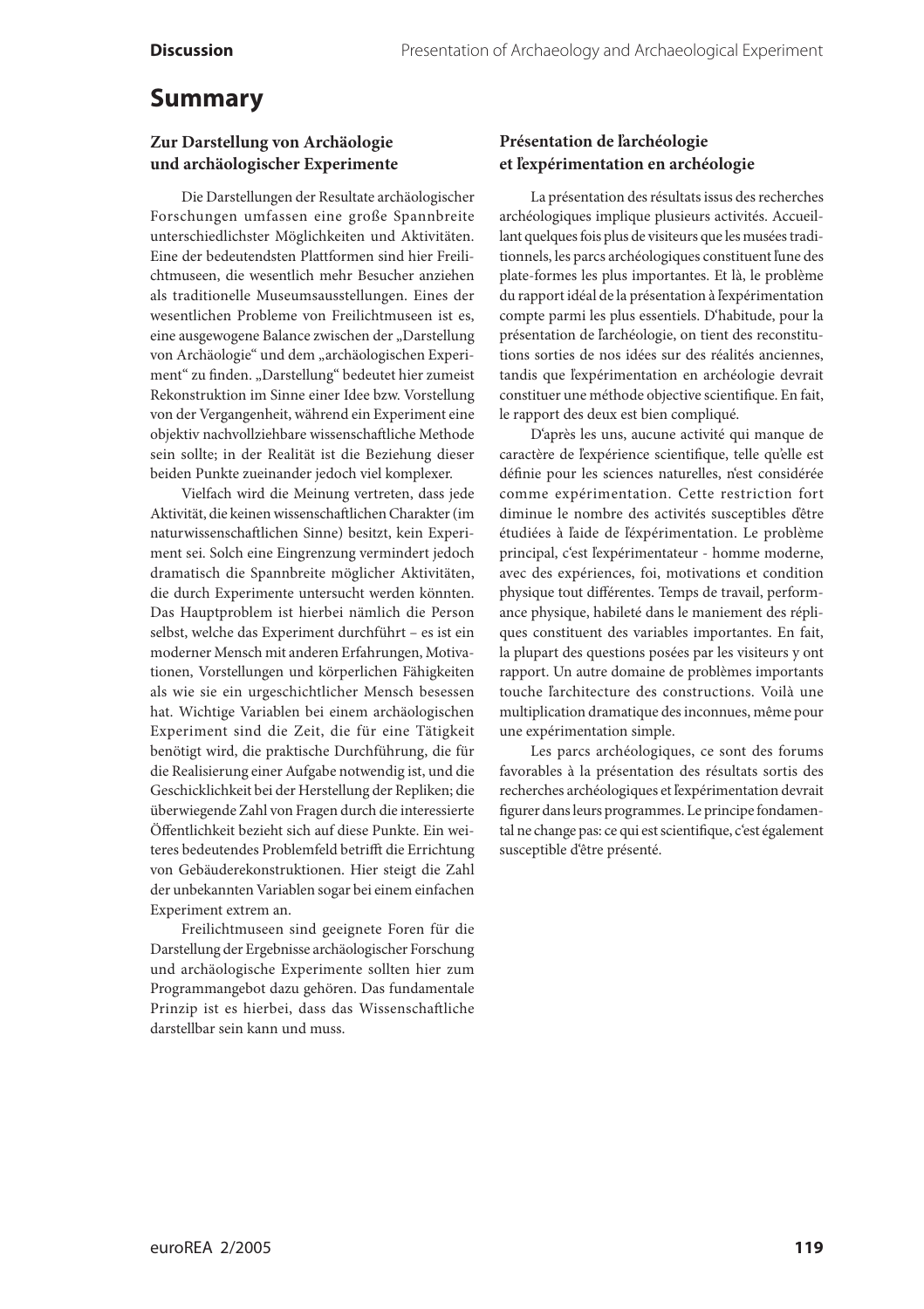**Note from the editors: We believe that our readers, particularly the younger ones in the arena of experimental research, could profit from reflecting on some constant principles of scientific experimentation. Therefore, and with the permission of the author, we condensed his publications on the subject as follows:**

# **Principles of experimental research in archaeology**

Summary from three previous publications by **Peter Kelterborn**

### **This article characterizes some basic aspects of carrying out an archaeological experiment.**

When discussing in theory the strengths and weaknesses of experimental archaeology, or when observing in practice current projects, invariably some aspects of the following four key issues arise. What follow is the personal opinion and the experience of the author, presented in the form of very concentrated and simplified headlines.

## **Key issue 1: state of the art**

When does an experiment agree scientific standards as they are accepted today? When it is:

- 1.1 Clearly goal and solution oriented. Experimenting is not learning by doing.
- 1.2 Correctly modelled.
- 1.3 Measurable.
- 1.4 Repeatable.
- 1.5 Professionally planned and supervised during all seven basic activities.
- 1.6 Executed with the correct manual skill, not too high and not too low.

# **Key issue 2: basic activities**

What is common amongst all trustworthy experimental projects? When all seven basic stages are well executed:

- 2.1 Procure, analyze, exploit the existing data base and make logical conclusions with a regard to the future project. The data base includes literature, archaeological originals and opinions of experts.
- 2.2 Conceive and plan, not only the experiment, but the whole project in its archaeological context.
- 2.3 Prepare and equip the infrastructure and the location of the experiment (lab or field).
- 2.4 Supply all original or substitute raw materials.
- 2.5 Make or buy tools, instruments, fixtures and gadgets.
- 2.6 Run the experiment, evaluate and draw conclusions simultaneously. If needed, make corrections
- 2.7 Document, store and report.

# **Key issue 3: convincing quality**

What is needed to become an expert in experimental archaeology? Besides experience:

- 3.1 A profound understanding of the technology and archaeology of period and culture being researched.
- 3.2 Familiarity with the experimental approach to problem solving.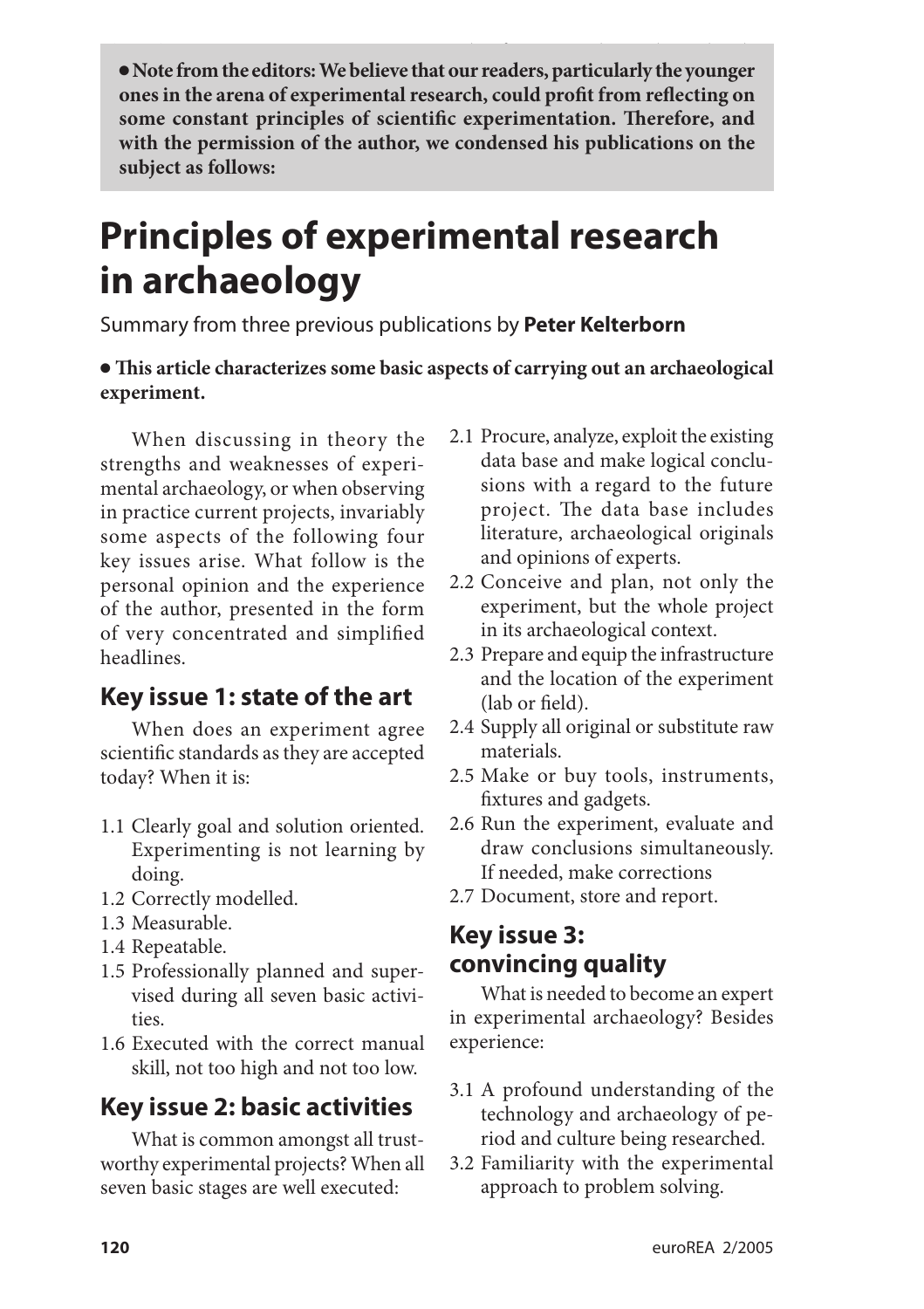- 3.3 Having the practical skills necessary for the activities in the project.
- 3.4 Talent to organize and improvise.
- 3.5 Ability to observe and report with precision.
- 3.6 Curiosity, honesty and self critique.

# **Key issue 4: winning strategies**

Just as a game may be won in different ways, so a problem may be solved by following different paths or strategies. What can lead quicker to success in which situations?

### **4.1 "one after the other"**

Indicates that all 7 basic activities must be thoroughly executed in the exact order as given in key issue 2. Recommendable for routine experiments or when surprises and changes are surely not to be expected.

### **4.2 "the art of reduction"**

Is chosen when it is possible to isolate key problems and to define relevant information to be measured, even when it requires pre-testing. A very useful speed-up strategy when large volumes of possibly useless numerical data could be gathered in the course the experiments or already when procuring the data base. Also a helpful strategy before deciding to use computer supported working methods, which tend to accumulate superfluous data, costing time and work.

#### **4.3 "cross link and backfeed"**

Instructs to conduct all 7 basic activities as much as possible simultaneously with constant input of every bit of progress into ail the other activities under way. This very flexible approach is best when there is much interdependence between the seven basic activities to be expected or when the learning steps in one activity immediately influence the work in others.

### **4.4 "divide and control"**

Advises to split a large problem into smaller independent problems and to solve these separately with separate experiments. This is particularly suitable for questions which involve large systems or when different stages are likely to occur in a single problem.

## **4.5 "overview first, details later"**

Gives a clear priority to approximate and quick solution of the overall problem, before looking at exacter details or optimizations. This is for large scale projects and also as a defence against being side-tracked by secondary discoveries or secondary difficulties.

### **4.6 "eliminate first, solve later"**

Uses the experiments to find what does not work or leads to a dead ends first. This can save much time, while giving the opportunity to gain practical experiences in the area of the problem.

### **4.7 "try now, think later"**

Means that the actual experiment is started right away. While all other basic activities are postponed until absolutely required. This can be used as an opening move or as a break-through strategy when the problem is very complex or very new, or when the barriers are so high that the project would get stuck even before an experiment is started.

## **Sources**

Earlier versions of this article were published in:

- *Kelterborn, Peter, 1987:* Principles of Experimental Research in Archaeology. In Bulletin of Experimental Archaeology, No 8, pp 11-12. Department of Adult Education, University of Southampton.
- *Kelterborn, Peter, 1990:* Preconditions and Strategies for Experimental Archaeology. In Le Silex de sa Genese a l'Outil, Tome 2, Cahiers du Quaternaire No 17, pp 599-602. Editions CNRS, Paris.
- *Kelterborn, Peter, 2001:* Die wissenschaftlichen Experimente in der experimentellen Archäologie. In Zeitschrift für schweizerische Archäologie und Kunstgeschichte, Band 58, Heft 1/01, pp 21-24.